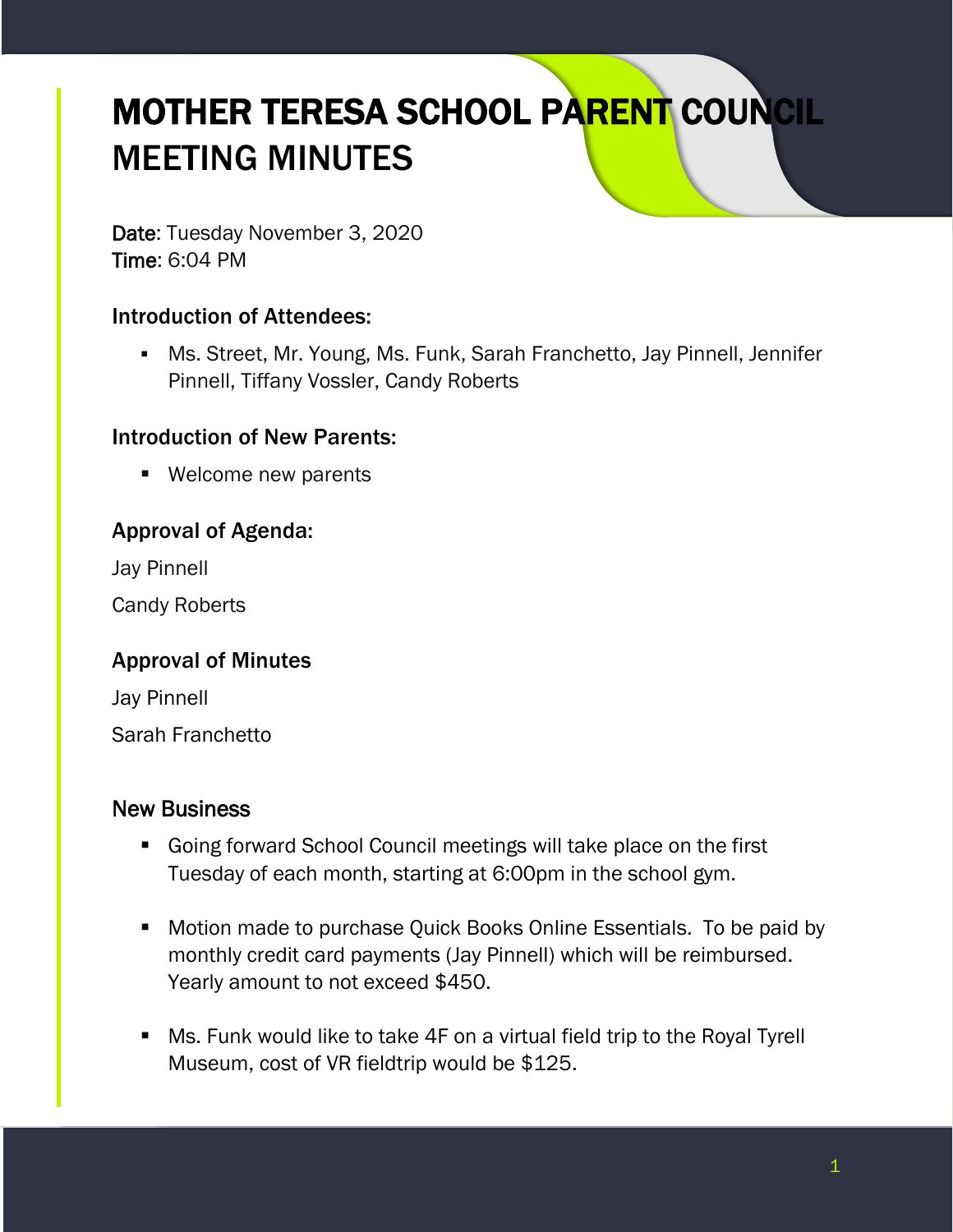# Old Business

- Kernels Popcorn raised \$3, 218 for our school. Thank you to all who supported this great fundraiser.
- Next Munch-A-Lunch date will be on December 9<sup>th</sup> from Pita Pit.
	- o Ordering of lunch can be done at: <https://munchalunch.com/schools/motherteresa/>
	- o Please note that all volunteers who will be assisting with hot lunch must wear gloves and mask.

#### Parent Association Report;

■ Parent Survey link emailed to all parents with children in Kindergarten – Grade 12.

# Teacher Report:

- Kindergarten would like to thank everyone who purchased bacon. The K-AM & PM classes made \$1,770
- Next Pizza Lunch Days are: November 26<sup>th</sup> and December 17<sup>th</sup>. Money raised will go towards purchasing new books for the library.

# Principal's Report

■ Nothing to report

Meeting adjourned at 6:25 pm

# Next Meeting

Tuesday December 1st @ 6:00pm in the school gym. If anyone would like to join our meeting virtually please contact Jennifer Pinnell @ [jenpinnell@me.com](mailto:jenpinnell@me.com) and we will make arrangements for the VR meeting.